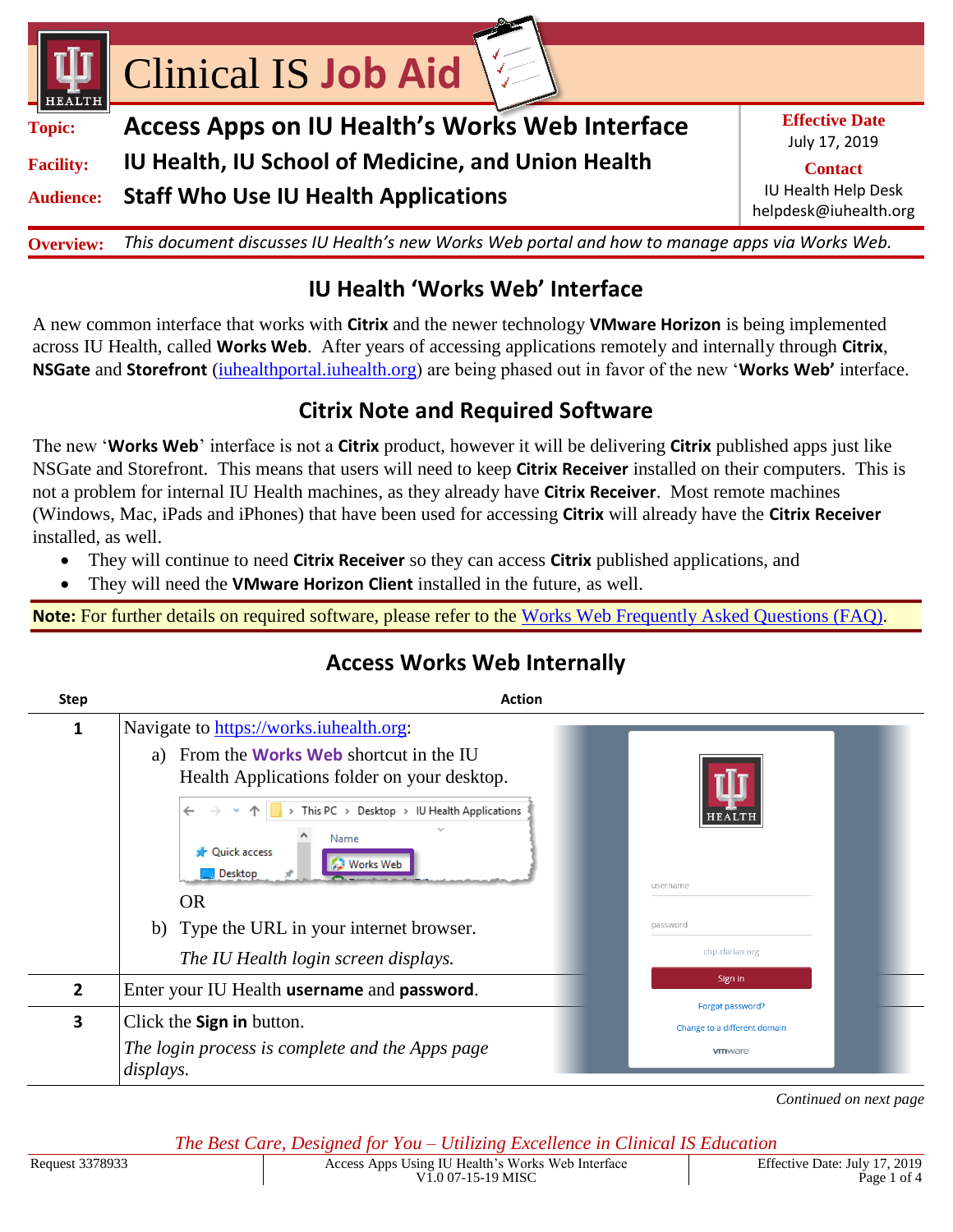#### **Access Works Web Remotely**

The only difference between accessing internally and remotely is you will be prompted by Duo (the multi-factor authentication used by IU Health) at the time of log in.

| <b>Step</b> | <b>Action</b>                                                                                                                     |                                                                                                                                |
|-------------|-----------------------------------------------------------------------------------------------------------------------------------|--------------------------------------------------------------------------------------------------------------------------------|
| 1           | Navigate to https://works.iuhealth.org in your internet browser.                                                                  |                                                                                                                                |
| 2           | Enter your IU Health username and password.                                                                                       |                                                                                                                                |
| 3           | Click the <b>Sign in</b> button.                                                                                                  |                                                                                                                                |
|             | You are prompted for Duo authentication on the screen.                                                                            | Duo two-factor login for ilucid1 Enter a<br>passcode or select one of the following<br>options: 1. Duo Push to XXX-XXX-7150 2. |
| 4           | Enter one of the following:                                                                                                       | Phone call to XXX-XXX-7150 Passcode or<br>option (1-2):                                                                        |
|             | <b>1</b> for a Duo Push,<br>a)                                                                                                    | jlucid1                                                                                                                        |
|             | b) <b>2</b> for a Phone Call, or                                                                                                  |                                                                                                                                |
|             | The 6-Digit Passcode from the DUO Mobile app.<br>$\mathcal{C}$ )                                                                  | Enter "1" for Push, "2" for Call. Or Passcode.                                                                                 |
| 5           | Click the <b>Sign In</b> button.                                                                                                  | chp.clarian.org                                                                                                                |
|             | <b>Note:</b> If you selected options 1 or 2, respond to <b>DUO Mobile</b> on<br>your mobile device to complete the login process. | Sign In<br>Click here if this is not your name<br><b>vm</b> ware                                                               |

*The login process is complete and the Apps page displays. Once logged in, everything else will work the same as accessing Works Web internally.*

| Categories | C. Search apps |                                                |    |
|------------|----------------|------------------------------------------------|----|
| All Apps   |                |                                                |    |
| Virtual    |                |                                                |    |
| Websites   | yí,            | Add your favorite apps here for quicker access |    |
|            |                | <b>CONFIGURE</b>                               |    |
|            | 16             | v.                                             | v. |

*Continued on next page*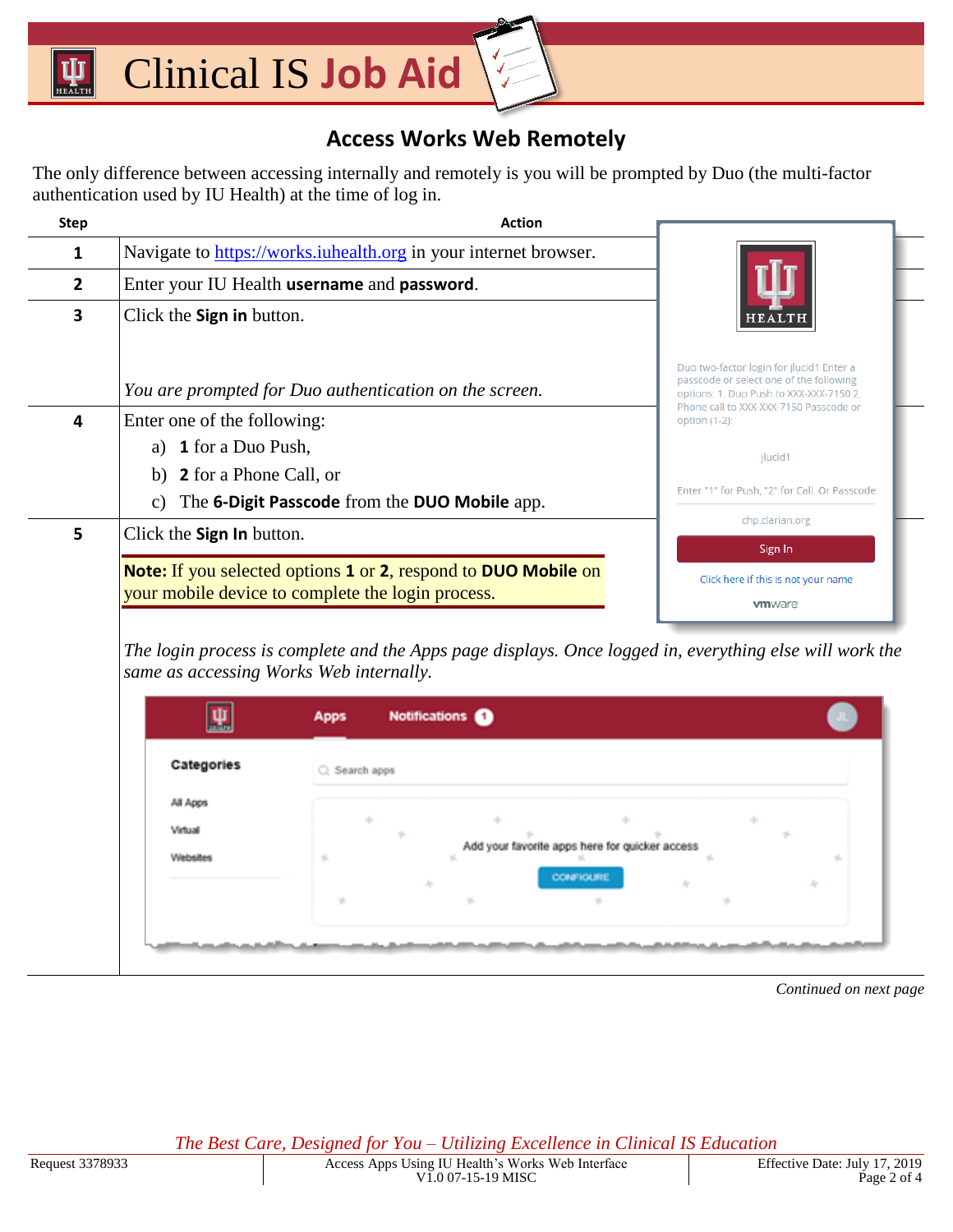#### Clinical IS **Job Aid**   $\mathbf{\bar{u}}$

### **Add and Remove Apps**

| 聖                                             | <b>Apps</b>                                                                                                   |                                       |                                   |                                      |                                 |             |
|-----------------------------------------------|---------------------------------------------------------------------------------------------------------------|---------------------------------------|-----------------------------------|--------------------------------------|---------------------------------|-------------|
| Categories<br>All Apps<br>Virtual<br>Websites | $\bigcirc$ Search apps<br>Add your favorite apps here for quicker access<br><b>CONFIGURE</b><br>$\mathcal{A}$ |                                       |                                   |                                      |                                 |             |
|                                               |                                                                                                               |                                       |                                   |                                      |                                 | See all (7) |
|                                               | <b>3M</b><br>3M                                                                                               | <b>3M</b><br>3M StandAlone<br>Encoder | ⋐<br><b>Cerner Home</b><br>Remote | <b>Cherwell Client</b><br>Production | <b>IU Health Team</b><br>Portal | Lawson      |
|                                               |                                                                                                               |                                       | Recommended                       | <b>Notifications</b>                 |                                 |             |

| <b>Step</b> | <b>Action</b>                                                                                    |                     |                                                                                                    |             |  |  |  |
|-------------|--------------------------------------------------------------------------------------------------|---------------------|----------------------------------------------------------------------------------------------------|-------------|--|--|--|
| 1           | Add a Favorite, starting with one of the following methods:                                      |                     |                                                                                                    |             |  |  |  |
|             | Click the <b>Configure</b> button (illustrated above) in the <b>Favorites</b> pane.<br>Method 1. |                     |                                                                                                    |             |  |  |  |
|             | Click the <b>All Apps</b> link (illustrated above) in the <b>Categories</b> menu.<br>Method 2.   |                     |                                                                                                    |             |  |  |  |
|             | A list of all apps appears.                                                                      | $\Psi$              | <b>Notifications</b><br><b>Apps</b>                                                                |             |  |  |  |
| 2           | Scroll up and down the list to<br>find app $(s)$ .                                               | Categories          | Apps / All Apps                                                                                    |             |  |  |  |
|             | <b>Note:</b> If you scroll all the way                                                           | <b>All Apps</b>     | <b>All Apps</b>                                                                                    | $\times$    |  |  |  |
|             | down the list, while selecting<br>apps, the system may not show                                  | Virtual<br>Websites | 3M<br>Citrix                                                                                       | <b>OPEN</b> |  |  |  |
|             | everything at once. Wait a few<br>seconds until more apps appear.                                |                     | 3M - Admin Content Redirection<br>Citrix                                                           | <b>OPEN</b> |  |  |  |
| 3           | Click a <b>clear star</b> , to the right<br>of an app.                                           |                     | <b>3M StandAlone Encoder</b><br>Citrix                                                             | <b>OPEN</b> |  |  |  |
|             | The star turns yellow and the<br>app has now been added to                                       |                     | 3M TEST<br>Citrix                                                                                  | <b>OPEN</b> |  |  |  |
|             | Favorites.                                                                                       |                     | <b>ACSExport for NSQIP and Pediatrics</b><br>Citrix                                                | <b>OPEN</b> |  |  |  |
| 4           | Click a <b>yellow star</b> , to the<br>right of an app.                                          |                     | <b>ACSUploader for NSQIP and Pediatrics</b>                                                        | <b>APEN</b> |  |  |  |
|             | The star turns white and the app has now been removed from Favorites.                            |                     |                                                                                                    |             |  |  |  |
| 5           | Select the <b>Apps</b> page on the red menu bar, at the top.                                     |                     | The selected apps (yellow starred) now display in the Favorites pane (see screen shot, next page). |             |  |  |  |

*Continued on next page*